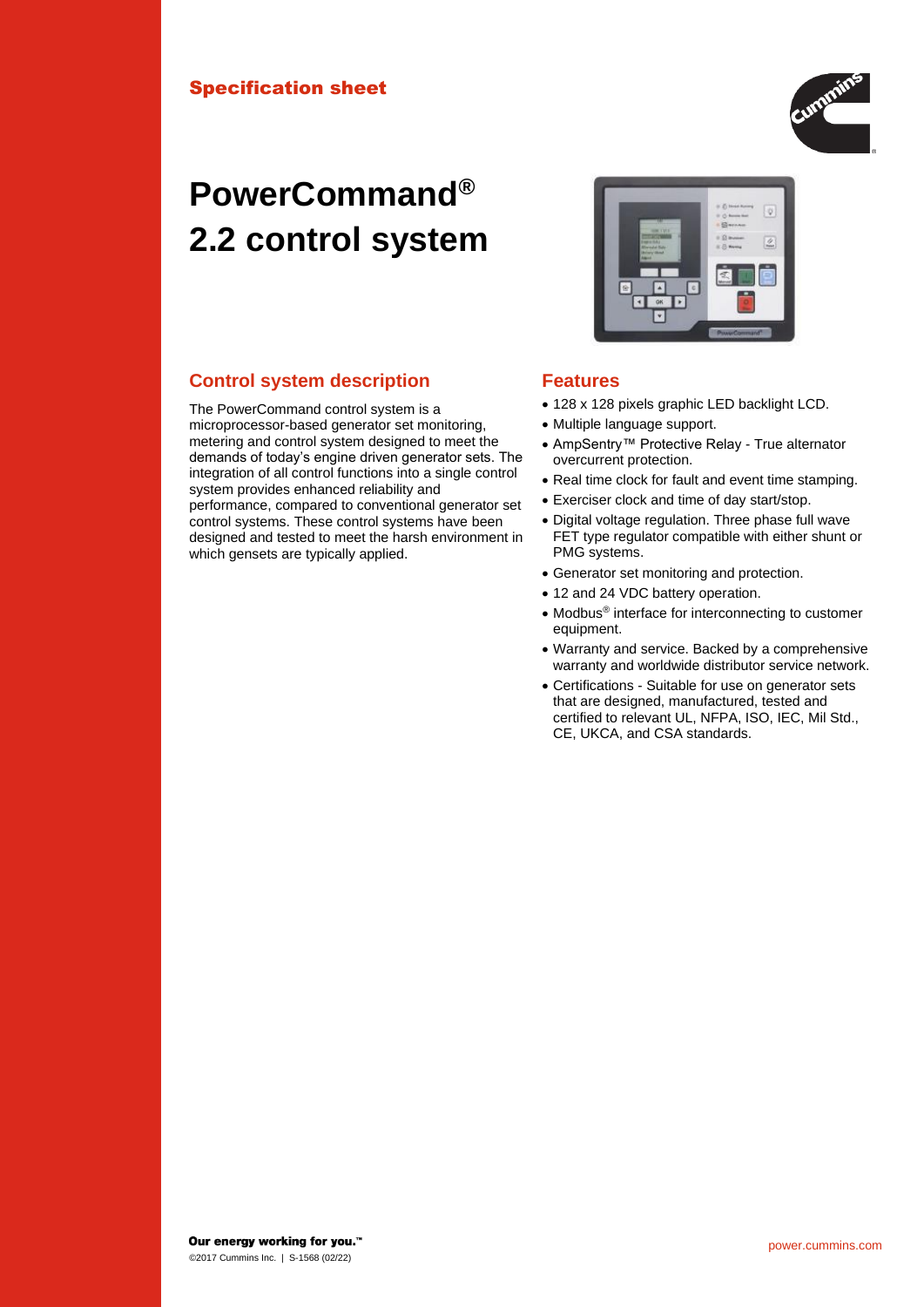## **PowerCommand digital genset control PCC 2300**



#### **Description**

The PowerCommand generator set control is suitable for use on a wide range of generator sets in non-paralleling applications. The PowerCommand control is compatible with shunt or PMG excitation style. It is suitable for use with reconnectable or non-reconnectable generators, and it can be configured for any frequency, voltage and power connection from 120-600 VAC Line-to-Line.

Power for this control system is derived from the generator set starting batteries. The control functions over a voltage range from 8 VDC to 30 VDC.

#### **Features**

- 12 and 24 VDC battery operation.
- Digital voltage regulation Three phase full wave FET type regulator compatible with either shunt or PMG systems. Sensing is three phase.
- Full authority engine communications (where applicable) Provides communication and control with the Engine Control Module (ECM).
- AmpSentry protection for true alternator overcurrent protection.
- Common harnessing with higher feature Cummins controls. Allows for easy field upgrades.
- Generator set monitoring Monitors status of all critical engine and alternator functions.
- Digital genset metering (AC and DC).
- Genset battery monitoring system to sense and warn against a weak battery condition.
- Configurable for single or three phase AC metering.
- Engine starting Includes relay drivers for starter, Fuel Shut Off (FSO), glow plug/spark ignition power and switch B+ applications.
- Generator set protection Protects engine and alternator.
- Real time clock for fault and event time stamping.
- Exerciser clock and time of day start/stop.
- Advanced serviceability using InPower™, a PCbased software service tool.
- Environmental protection The control system is designed for reliable operation in harsh environments. The main control board is a fully encapsulated module that is protected from the elements.
- Modbus interface for interconnecting to customer equipment.
- Configurable inputs and outputs Four discrete inputs and four dry contact relay outputs.
- Warranty and service Backed by a comprehensive warranty and worldwide distributor service network.
- Certifications Suitable for use on generator sets that are designed, manufactured, tested and certified to relevant UL, NFPA, ISO, IEC, Mil Std., CE, UKCA, and CSA standards.

#### **Base control functions**

#### **HMI capability**

Operator adjustments - The HMI includes provisions for many set up and adjustment functions.

Generator set hardware data - Access to the control and software part number, generator set rating in kVA and generator set model number is provided from the HMI or InPower.

Data logs - Includes engine run time, controller on time, number of start attempts, total kilowatt hours, and load profile. (Control logs data indicating the operating hours at percent of rated kW load, in 5% increments. The data is presented on the operation panel based on total operating hours on the generator.)

Fault history - Provides a record of the most recent fault conditions with control date and time stamp. Up to 32 events are stored in the control non-volatile memory.

#### Alternator data

- Voltage (single or three phase Line-to-Line and Line-to-Neutral)
- Current (single or three phase)
- kW, kVar, power factor, kVA (three phase and total)
- Frequency

Engine data

- Starting battery voltage
- Engine speed
- Engine temperature
- Engine oil pressure
- Engine oil temperature
- Intake manifold temperature
- Comprehensive Full Authority Engine (FAE) data (where applicable)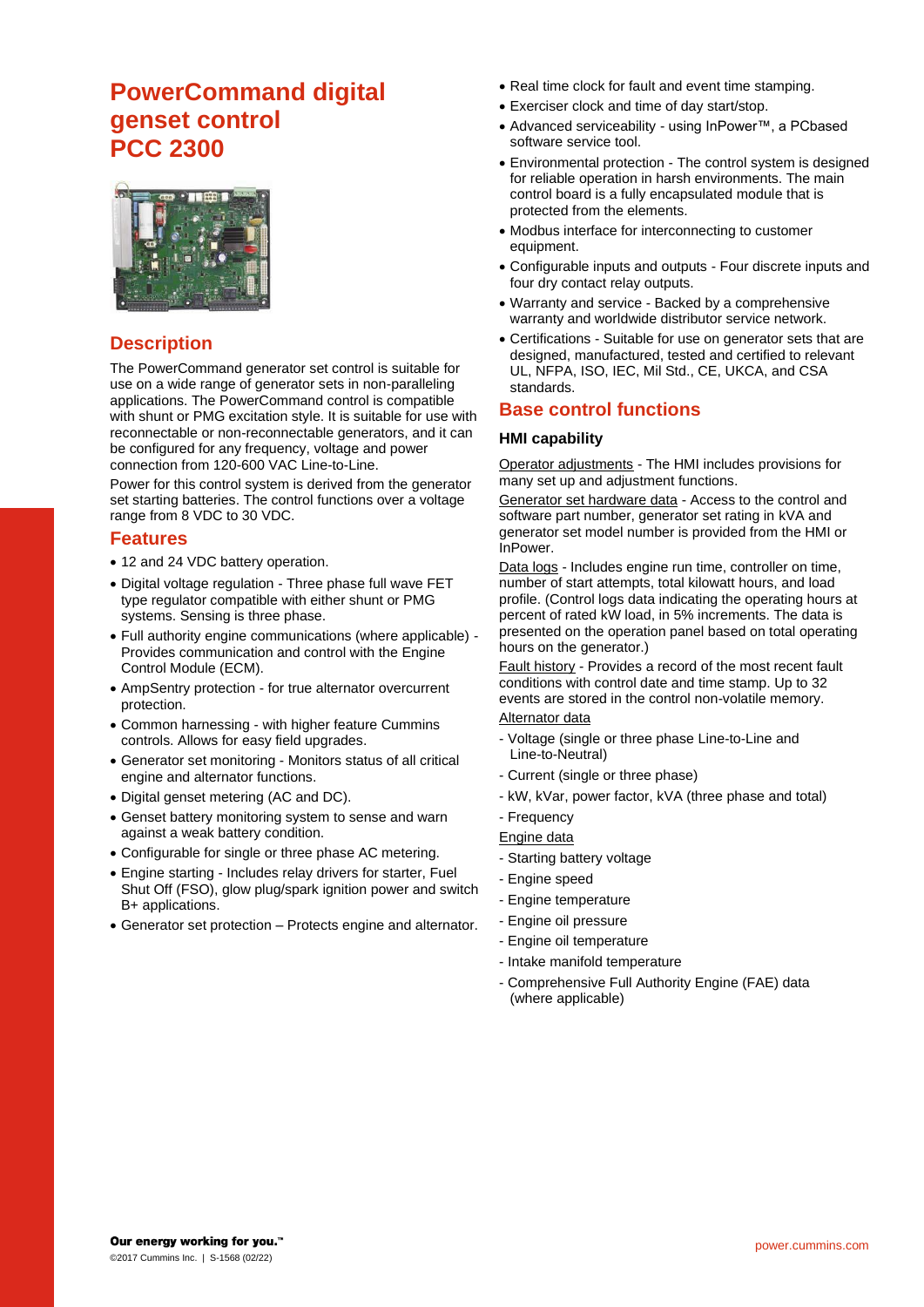Service adjustments - The HMI includes provisions for adjustment and calibration of generator set control functions. Adjustments are protected by a password. Functions include:

- Engine speed governor adjustments
- Voltage regulation adjustments
- Cycle cranking
- Configurable fault set up
- Configurable output set up
- Meter calibration
- Display language and units of measurement

#### **Engine control**

SAE-J1939 CAN interface to full authority ECMs (where applicable). Provides data swapping between genset and engine controller for control, metering and diagnostics. 12 VDC/24 VDC battery operations - PowerCommand will operate either on 12 VDC or 24 VDC batteries. Temperature dependent governing dynamics (with electronic governing) - modifies the engine governing control parameters as a function of engine temperature. This allows the engine to be more responsive when warm and more stable when operating at lower temperature levels.

Isochronous governing - (where applicable) Capable of controlling engine speed within

+/-0.25% for any steady state load from no load to full load. Frequency drift will not exceed +/-0.5% for a 33 °C (60 °F) change in ambient temperature over an 8 hour period.

Droop electronic speed governing - Control can be adjusted to droop from 0 to 10% from no load to full load.

Remote start mode - It accepts a ground signal from remote devices to automatically start the generator set and immediately accelerate to rated speed and voltage. The remote start signal will also wake up the control from sleep mode. The control can incorporate a time delay start and stop.

Remote and local emergency stop - The control accepts a ground signal from a local (genset mounted) or remote (facility mounted) emergency stop switch to cause the generator set to immediately shut down. The generator set is prevented from running or cranking with the switch engaged. If in sleep mode, activation of either emergency stop switch will wake up the control.

Sleep mode - The control includes a configurable low current draw state to minimize starting battery current draw when the genset is not operating. The control can also be configured to go into a low current state while in auto for prime applications or applications without a battery charger.

Engine starting - The control system supports automatic engine starting. Primary and backup start disconnects are achieved by one of two methods: magnetic pickup or main alternator output frequency. The control alsosupports configurable glow plug control when applicable.

Cycle cranking - Is configurable for the number of starting cycles (1 to 7) and duration of crank and rest periods. Control includes starter protection algorithms to prevent the operator from specifying a starting sequence that might be damaging.

Time delay start and stop (cooldown) - Configurable for time delay of 0-300 seconds prior to starting after receiving a remote start signal and for time delay of 0-600 seconds prior to shut down after signal to stop in normal operation modes. Default for both time delay periods is 0 seconds.

#### **Alternator control**

The control includes an integrated three phase line-to-line sensing voltage regulation system that is compatible with shunt or PMG excitation systems. The voltage regulation system is a three phase full wave rectified and has an FET output for good motor starting capability. Major system features include:

Digital output voltage regulation - Capable of regulating output voltage to within +/-1.0% for any loads between no load and full load. Voltage drift will not exceed +/-1.5% for a 40 ºC (104 ºF) change in temperature in an eight hour period. On engine starting or sudden load acceptance, voltage is controlled to a maximum of 5% overshoot over nominal level. The automatic voltage regulator feature can be disabled to allow the use of an external voltage regulator.

Droop voltage regulation - Control can be adjusted to droop from 0-10% from no load to full load.

Torque-matched V/Hz overload control - The voltage rolloff set point and rate of decay (i.e. the slope of the V/Hz curve) is adjustable in the control.

Fault current regulation - PowerCommand will regulate the output current on any phase to a maximum of three times rated current under fault conditions for both single phase and three phase faults. In conjunction with a permanent magnet generator, it will provide three times rated current on all phases for motor starting and short circuit coordination purpose.

#### **Protective functions**

On operation of a protective function the control will indicate a fault by illuminating the appropriate status LED on the HMI, as well as display the fault code and fault description on the LCD. The nature of the fault and time of occurrence are logged in the control. The service manual and InPower service tool provide service keys and procedures based on the service codes provided. Protective functions include:

#### **Battle short mode**

When enabled and the battle short switch is active, the control will allow some shutdown faults to be bypassed. If a bypassed shutdown fault occurs, the fault code and description will still be annunciated, but the genset will not shutdown. This will be followed by a *fail to shutdown* fault. Emergency stop shutdowns and others that are critical for proper operation are not bypassed. Please refer to the Control Application Guide or Manual for list of these faults.

#### **Derate**

The Derate function reduces output power of the genset in response to a fault condition. If a *derate* command occurs while operating on an isolated bus, the control will issue commands to reduce the load on the genset via contact closures or Modbus.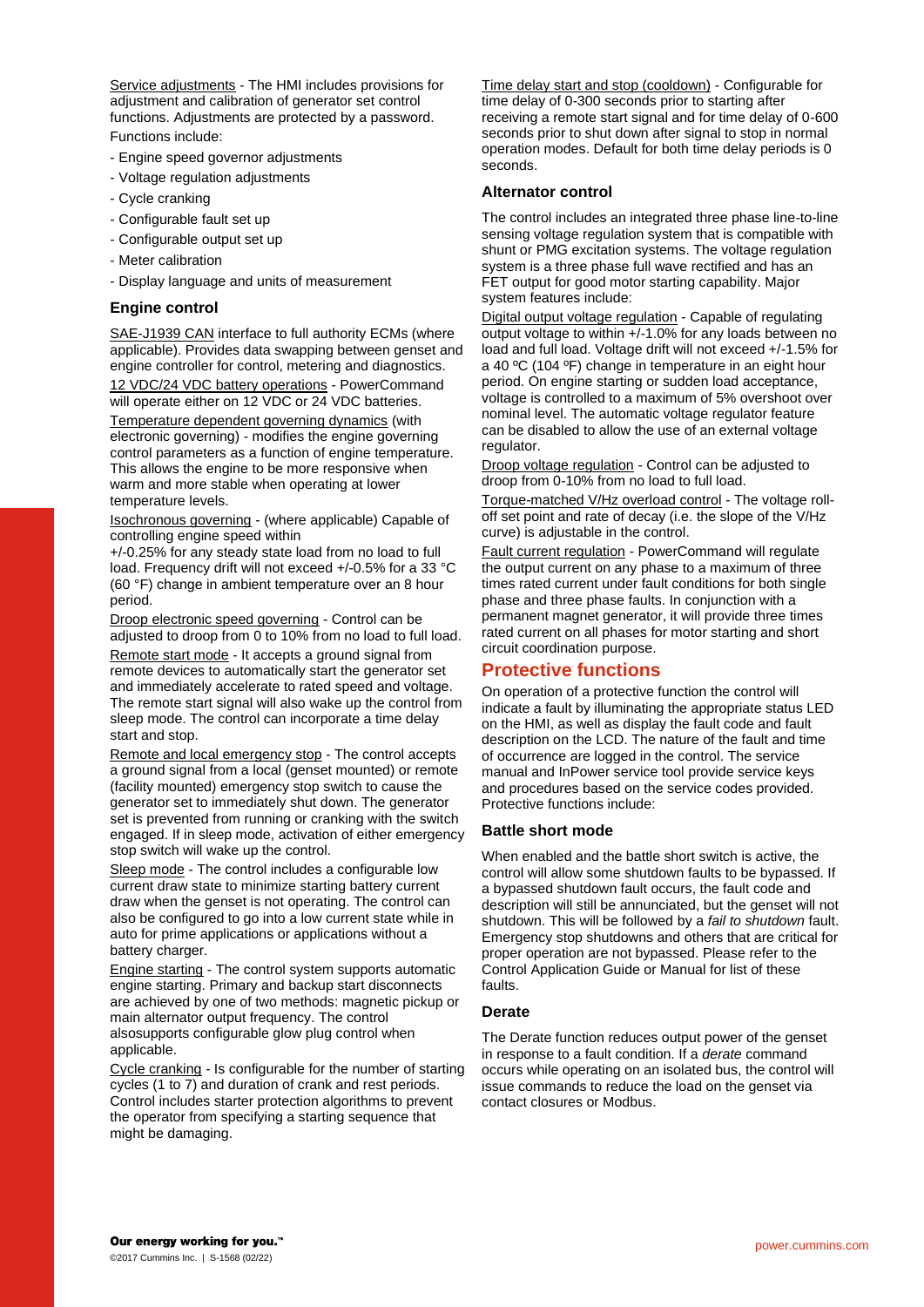#### **Configurable alarm and status inputs**

The control accepts up to four alarm or status inputs (configurable contact closed to ground or open) to indicate a configurable (customer-specified) condition. The control is programmable for warning, shutdown or status indication and for labelling the input.

#### **Emergency stop**

Annunciated whenever either emergency stop signal is received from external switch.

#### **Full authority electronic engine protection**

Engine fault detection is handled inside the engine ECM. Fault information is communicated via the SAE-J1939 data link for annunciation in the HMI.

#### **General engine protection**

Low and high battery voltage warning - Indicates status of battery charging system (failure) by continuously monitoring battery voltage.

Weak battery warning - The control system will test the battery each time the generator set is signalled to start and indicate a warning if the battery indicates impending failure.

Fail to start (overcrank) shutdown - The control system will indicate a fault if the generator set fails to start by the completion of the engine crack sequence.

Fail to crank shutdown - Control has signalled starter to crank engine but engine does not rotate.

Cranking lockout - The control will not allow the starter to attempt to engage or to crank the engine when the engine is rotating.

#### **Alternator protection**

AmpSentry protective relay - A comprehensive monitoring and control system integral to the PowerCommand control system that guards the electrical integrity of the alternator and power system by providing protection against a wide array of fault conditions in the generator set or in the load. It also provides single and three phase fault current regulation so that downstream protective devices have the maximum current available to quickly clear fault conditions without subjecting the alternator to potentially catastrophic failure conditions. See document R1053 for a full size time over current curve.



High AC voltage shutdown (59) - Output voltage on any phase exceeds preset values. Time to trip is inversely proportional to amount above threshold. Values adjustable from 105-125% of nominal voltage, with time delay adjustable from 0.1-10 seconds. Default value is 110% for 10 seconds.

Low AC voltage shutdown (27) - Voltage on any phase has dropped below a preset value. Adjustable over a range of 50-95% of reference voltage, time delay 2-20 seconds. Default value is 85% for 10 seconds. Function tracks reference voltage. Control does not nuisance trip when voltage varies due to the control directing voltage to drop, such as during a V/Hz roll-off during synchronizing. Under frequency shutdown (81 u) - Generator set output frequency cannot be maintained. Settings are adjustable from 2-10 Hz below reference governor set point, for a 5-20 second time delay. Default: 6 Hz, 10 seconds. Under frequency protection is disabled when excitation is switched off, such as when engine is operating in idle speed mode.

Over frequency shutdown/warning (81o) - Generator set is operating at a potentially damaging frequency level. Settings are adjustable from 2-10 Hz above nominal governor set point for a 1-20 second time delay. Default: 6 Hz, 20 seconds, disabled.

Overcurrent warning/shutdown - Thresholds and time delays are configurable. Implementation of the thermal damage curve with instantaneous trip level calculated based on current transformer ratio and application power rating.

Loss of sensing voltage shutdown - Shutdown of generator set will occur on loss of voltage sensing inputs to the control.

Field overload shutdown - Monitors field voltage to shutdown generator set when a field overload condition occurs.

Over load (kW) warning - Provides a warning indication when engine is operating at a load level over a set point. Adjustment range: 80-140% of application rated kW, 0-120 second delay. Defaults: 105%, 60 seconds.

Reverse power shutdown (32) - Adjustment range: 5-20% of standby kW rating, delay 1-15 seconds. Default: 10%, 3 seconds.

Reverse Var shutdown - Shutdown level is adjustable: 15- 50% of rated Var output, delay 10-60 seconds. Default: 20%, 10 seconds.

Short circuit protection - Output current on any phase is more than 175% of rating and approaching the thermal damage point of the alternator. Control includes algorithms to protect alternator from repeated over current conditions over a short period of time.

Our energy working for you.™ ©2017 Cummins Inc. | S-1568 (02/22)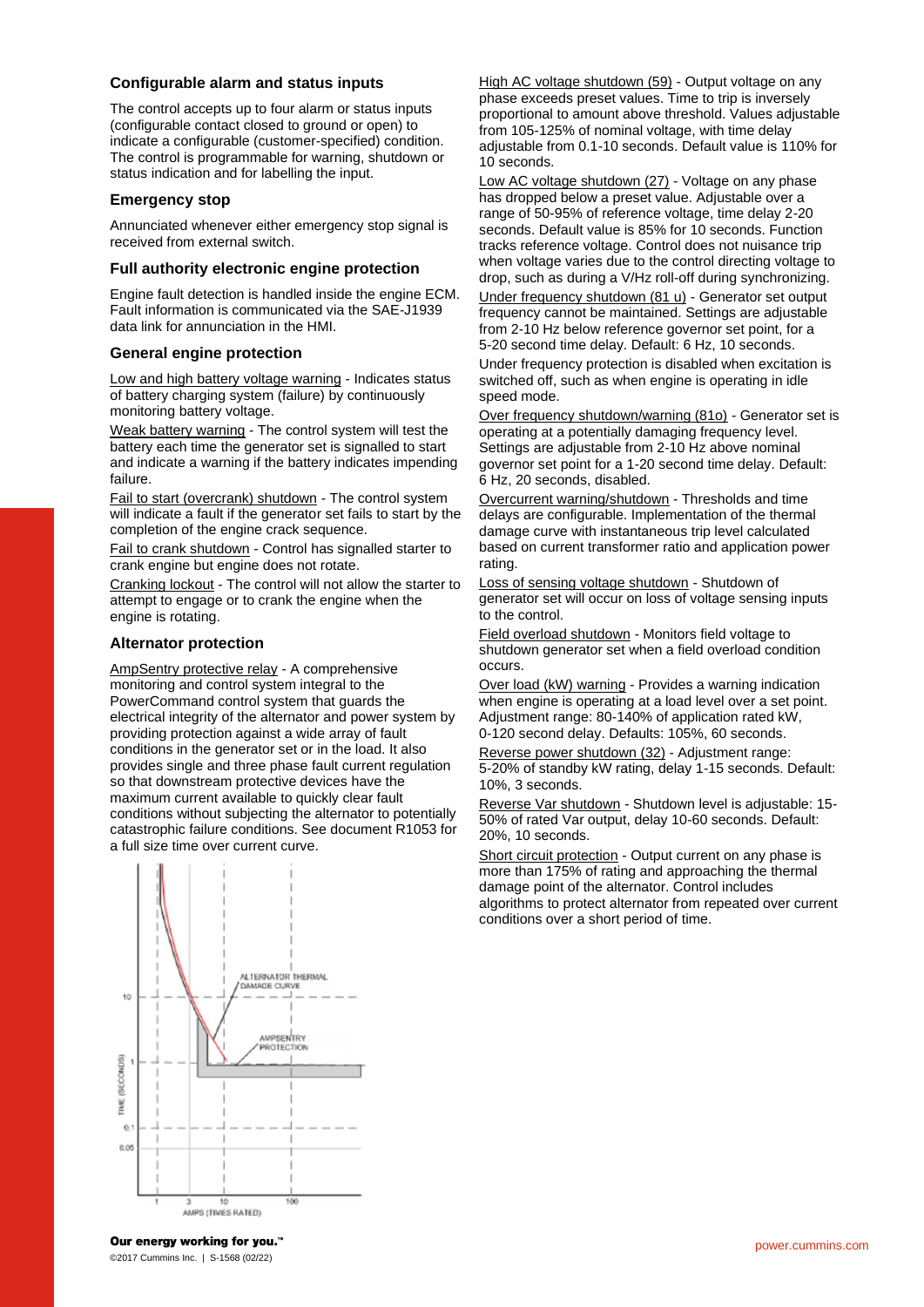#### **Field control interface**

#### **Input signals to the PowerCommand control include:**

- Coolant level (where applicable)
- Fuel level (where applicable)
- Remote emergency stop
- Remote fault reset
- Remote start
- Battleshort
- Rupture basin
- Start type signal
- Configurable inputs Control includes (4) input signals from customer discrete devices that are configurable for warning, shutdown or status indication, as well as message displayed

#### **Output signals from the PowerCommand control include:**

- Load dump signal: Operates when the generator set is in an overload condition.
- Delayed off signal: Time delay based output which will continue to remain active after the control has removed the run command. Adjustment range: 0 – 120 seconds. Default: 0 seconds.
- Configurable relay outputs: Control includes (4) relay output contacts (3 A, 30 VDC). These outputs can be configured to activate on any control warning or shutdown fault as well as ready to load, not in auto, common alarm, common warning and common shutdown.
- Ready to load (generator set running) signal: Operates when the generator set has reached 90% of rated speed and voltage and latches until generator set is switched to off or idle mode.

#### **Communications connections include:**

- PC tool interface: This RS-485 communication port allows the control to communicate with a personal computer running InPower software.
- Modbus RS-485 port: Allows the control to communicate with external devices such as PLCs using Modbus protocol.
- Note An RS-232 or USB to RS-485 converter is required for communication between PC and control.
- Networking: This RS-485 communication port allows connection from the control to the other Cummins products.

#### **Mechanical drawings**

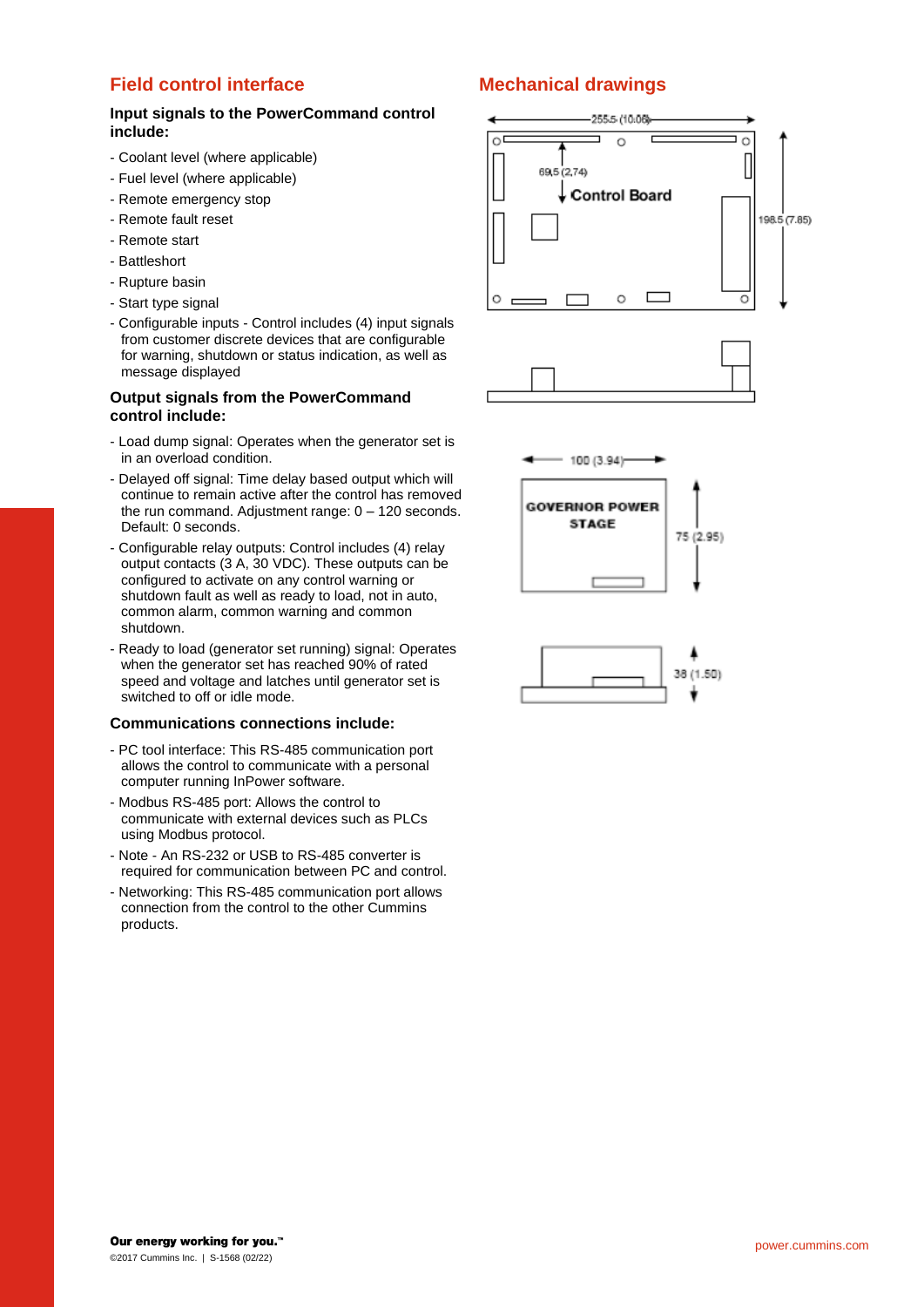## **PowerCommand human machine interface HMI220**



#### **Description**

This control system includes an intuitive operator interface panel that allows for complete genset control as well as system metering, fault annunciation, configuration and diagnostics. The interface includes five generator set status LED lamps with both internationally accepted symbols and English text to comply with customers' needs. The interface also includes an LED backlit LCD display with tactile feel soft-switches for easy operation and screen navigation. It is configurable for units of measurement and has adjustable screen contrast and brightness.

The *run/off/auto* switch function is integrated into the interface panel.

All data on the control can be viewed by scrolling through screens with the navigation keys. The control displays the current active fault and a time-ordered history of the five previous faults.

#### **Features:**

- LED indicating lamps
- genset running
- remote start
- not in auto
- shutdown
- warning
- auto

manual and stop

- 128 x 128 pixels graphic LED backlight LCD.
- Two tactile feel membrane switches for LCD defined operation. The functions of these switches are defined dynamically on the LCD.
- Seven tactile feel membrane switches dedicated screen navigation buttons for up, down, left, right, ok, home and cancel.
- Six tactile feel membrane switches dedicated to control for auto, stop, manual, manual start, fault reset and lamp test/panel lamps.
- Two tactile feel membrane switches dedicated to control of circuit breaker (where applicable).
- Allows for complete genset control setup.
- Certifications: Suitable for use on generator sets that are designed, manufactured, tested and certified to relevant UL, NFPA, ISO, IEC, Mil Std., CE, UKCA, and CSA standards.

LCD languages supported: English, Spanish, French, German, Italian, Greek, Dutch, Portuguese, Finnish, Norwegian, Danish, Russian and Chinese Characters.

#### **Communications connections include:**

- PC tool interface This RS-485 communication port allows the HMI to communicate with a personal computer running InPower.
- This RS-485 communication port allows the HMI to communicate with the main control board.

#### **Mechanical drawing**



#### **Software**

InPower (beyond 6.0 version) is a PC-based software service tool that is designed to directly communicate to PowerCommand generator sets and transfer switches, to facilitate service and monitoring of these products.

#### **Environment**

The control is designed for proper operation without recalibration in ambient temperatures from -40 ºC to +70 ºC (-40 ºF to 158 ºF) and for storage from -55 ºC to +80 ºC (-67 ºF to 176 ºF). Control will operate with humidity up to 95%, non-condensing.

The HMI is designed for proper operation in ambient temperatures from -20  $\mathrm{^oC}$  to +70  $\mathrm{^oC}$  (-4  $\mathrm{^oF}$  to 158  $\mathrm{^oF}$ ) and for storage from -30 °C to +80 °C (-22 °F to 176 °F).

The control board is fully encapsulated to provide superior resistance to dust and moisture. Display panel has a single membrane surface, which is impervious to effects of dust, moisture, oil and exhaust fumes. This panel uses a sealed membrane to provide long reliable service life in harsh environments.

The control system is specifically designed and tested for resistance to RFI/EMI and to resist effects of vibration to provide a long reliable life when mounted on a generator set. The control includes transient voltage surge suppression to provide compliance to referenced standards.